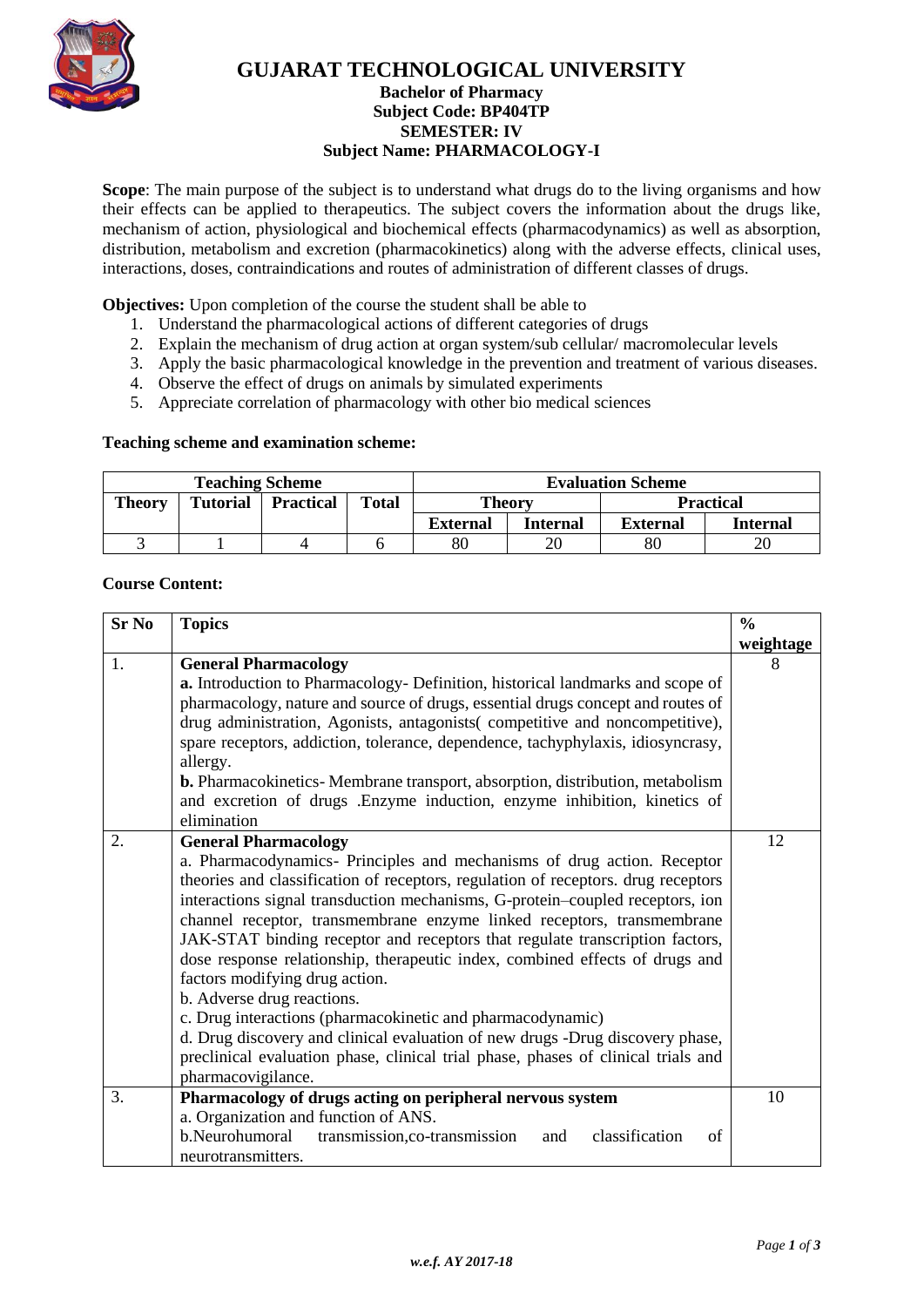

# **GUJARAT TECHNOLOGICAL UNIVERSITY**

## **Bachelor of Pharmacy**

|    | Duchelor of Final mate                                                             |   |  |  |  |  |
|----|------------------------------------------------------------------------------------|---|--|--|--|--|
|    | <b>Subject Code: BP404TP</b>                                                       |   |  |  |  |  |
|    | Parasympathomimetics,<br>Sympathomimetics,<br>Parasympatholytics,<br>$C_{\bullet}$ |   |  |  |  |  |
|    | sympatholytics.                                                                    |   |  |  |  |  |
|    | d. Neuromuscular blocking agents and skeletal muscle relaxants (peripheral).       |   |  |  |  |  |
|    | e. Local anesthetic agents.                                                        |   |  |  |  |  |
|    | f. Drugs used in myasthenia gravis and glaucoma                                    |   |  |  |  |  |
|    | Pharmacology of drugs acting on central nervous system                             | 8 |  |  |  |  |
| 4. | a. Neurohumoral transmission in the C.N.S. special emphasis on importance of       |   |  |  |  |  |
|    | various neurotransmitters like with GABA, Glutamate, Glycine, serotonin,           |   |  |  |  |  |
|    | dopamine.                                                                          |   |  |  |  |  |
|    | b. General anesthetics and pre-anesthetics.                                        |   |  |  |  |  |
|    | c. Sedatives, hypnotics and centrally acting muscle relaxants.                     |   |  |  |  |  |
|    | d. Anti-epileptics                                                                 |   |  |  |  |  |
|    | e. Alcohols and disulfiram                                                         |   |  |  |  |  |
| 5. | Pharmacology of drugs acting on central nervous system                             | 7 |  |  |  |  |
|    | a. Psychopharmacological agents: Antipsychotics, antidepressants, anti-anxiety     |   |  |  |  |  |
|    | agents, anti-manics and hallucinogens.                                             |   |  |  |  |  |
|    | b. Drugs used in Parkinsons disease and Alzheimer's disease.                       |   |  |  |  |  |
|    | c. CNS stimulants and nootropics.                                                  |   |  |  |  |  |
|    | d. Opioid analgesics and antagonists                                               |   |  |  |  |  |
|    | e. Drug addiction, drug abuse, tolerance and dependence.                           |   |  |  |  |  |

## **PHYSICAL PHARMACEUTICS- II (Practical)**

- 1. Introduction to experimental pharmacology.
- 2. Commonly used instruments in experimental pharmacology.
- 3. Study of common laboratory animals.
- 4. Maintenance of laboratory animals as per CPCSEA guidelines.
- 5. Common laboratory techniques. Blood withdrawal, serum and plasma separation, anesthetics and euthanasia used for animal studies.
- 6. Study of different routes of drugs administration in mice/rats.
- 7. Study of effect of hepatic microsomal enzyme inducers on the phenobarbitone sleeping time in mice.
- 8. Effect of drugs on ciliary motility of frog oesophagus
- 9. Effect of drugs on rabbit eye.
- 10. Effects of skeletal muscle relaxants using rota-rod apparatus.
- 11. Effect of drugs on locomotor activity using actophotometer.
- 12. Anticonvulsant effect of drugs byMES and PTZ method.
- 13. Study of stereotype and anti-catatonic activity of drugs on rats/mice.
- 14. Study of anxiolytic activity of drugs using rats/mice.
- 15. Study of local anesthetics by different methods

*Note: All laboratory techniques and animal experiments are demonstrated by simulated experiments by softwares and videos*

#### **Recommended Books (Latest Editions)**

- 1. Rang H. P., Dale M. M., Ritter J. M., Flower R. J., Rang and Dale's Pharmacology,.Churchil Livingstone Elsevier
- 2. Katzung B. G., Masters S. B., Trevor A. J., Basic and clinical pharmacology, Tata Mc Graw-Hill
- 3. Goodman and Gilman's, The Pharmacological Basis of Therapeutics
- 4. Marry Anne K. K., Lloyd Yee Y., Brian K. A., Robbin L.C., Joseph G. B., Wayne A. K., Bradley R.W., Applied Therapeutics, The Clinical use of Drugs, The Point Lippincott Williams &Wilkins
- 5. Mycek M.J, Gelnet S.B and Perper M.M. Lippincott's Illustrated Reviews PharmacologyPhysical Pharmaceutics by Ramasamy C, and Manavalan R.